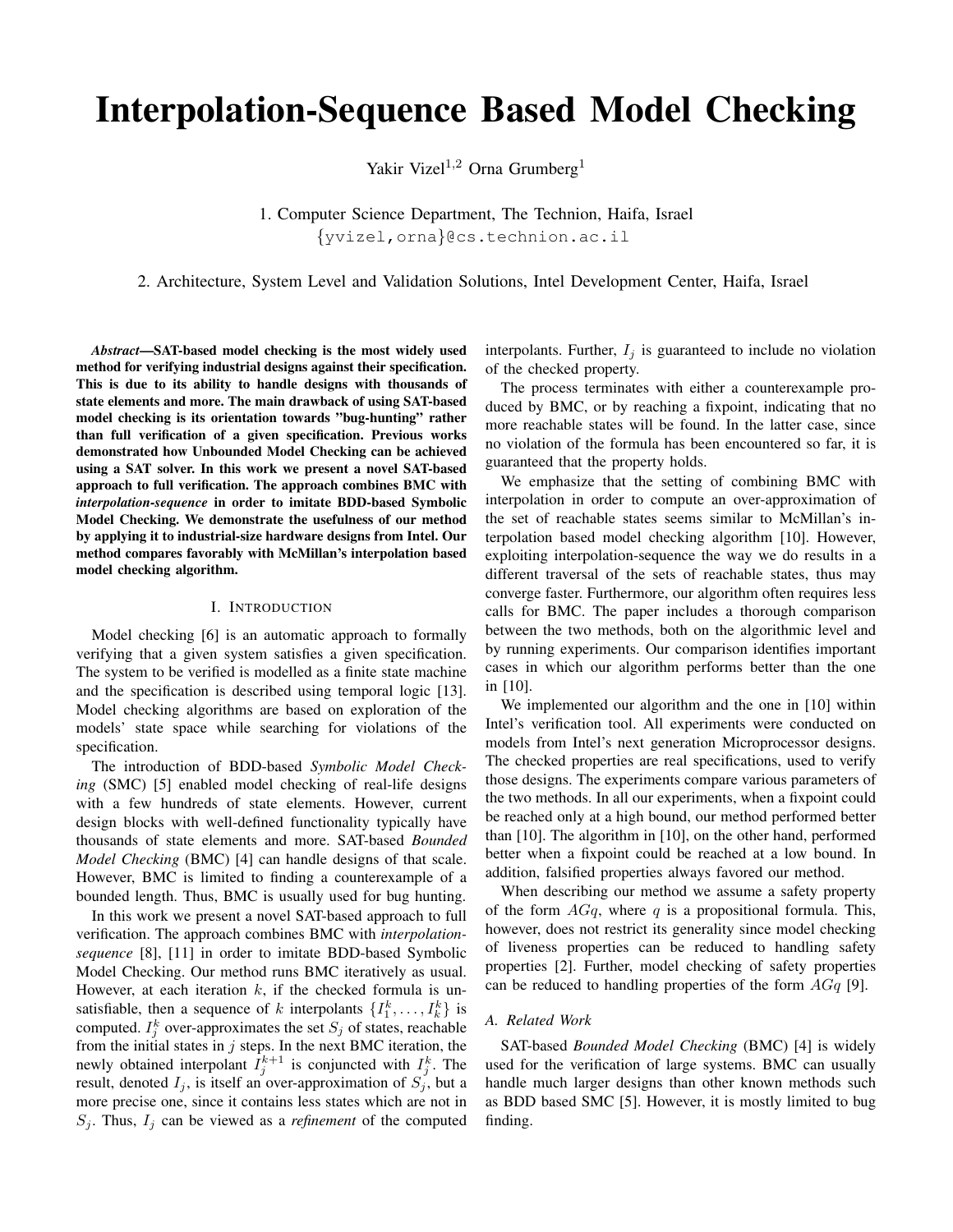Several works extend BMC for full verification. [3] defined a *Reachability Diameter*, which sets a bound on the number of BMC iterations needed for full verification. This bound, however, is usually hard to compute. Moreover, the bound is very large and therefore the resulting formulas are too large for a SAT solver to handle.

[14] suggests to use *Induction* for full verification. This method uses the BMC check as the induction base. Then, the induction step is checked by checking a second formula. Note that induction works automatically only for simple local properties. For complex properties, the user has to come up with a good inductive invariant. *Proof-Based Abstraction* [12] exploits BMC to determine an abstract model on which BDDbased model checking can be applied. *Interpolation-Based Model Checking* [10] exploits interpolation to compute an over-approximation of the reachable states. The latter work is closest to ours. We compare the two works in a later section, once the details of the methods are presented.

In this work we use *interpolation-sequence* rather than the usual interpolation. Interpolation-sequence has been introduced and used in [8] and [11].

In [8] it is used for computing an abstract model based on predicate abstraction, for software model checking. In [11] interpolation-sequence is used for software model checking and lazy abstraction. While this work uses the interpolationsequence to compute over-approximations of reachable states and predicates, the computation considers a specific possible execution of the verified software. Our work, on the other hand, uses the interpolation-sequence to gain information on the entire model. Clearly, the two works use different criteria for convergence.

#### *B. Outline*

The rest of the paper is organized as follows. In section II we present some background, including interpolation ( II-A), model checking ( II-B) and bounded model checking ( II-C). Our algorithm is described in section III. In section IV we compare our method to the one of [10]. Section V presents our experimental results. Finally, we conclude in section VI.

#### II. PRELIMINARIES

In this section we present a short description of Interpolation, Model Checking and Bounded Model Checking.

#### *A. Interpolation*

Throughout the paper we will denote the value *false* as ⊥ and the value *true* as  $\top$ . For a formula X,  $\mathcal{L}(X)$  is the set of variables appearing in X. For a set of formulas  $\{X_1, \ldots, X_n\}$ we will use  $\mathcal{L}(X_1, \ldots, X_n)$  to denote the variables appearing in  $X_1, \ldots, X_n$ .

**Definition 2.1.** Let  $(A, B)$  be a pair of formulas such that  $A \wedge B \equiv \bot$ . The *interpolant* for  $(A, B)$  is a formula I such that:

- $A \Rightarrow I$ .
- $I \wedge B \equiv \bot$ .

•  $\mathcal{L}(I) \subseteq \mathcal{L}(A) \cap \mathcal{L}(B)$ .

A SAT solver is a complete decision procedure that given a set of clauses, determines whether the clause set is *satisfiable* or *unsatisfiable*. A clause set is said to be satisfiable if there exists a *satisfying assignment* such that every clause in the set is evaluated to  $\top$ . If the clause set is satisfiable then the SAT solver returns a satisfying assignment for it. If it is not satisfiable (unsatisfiable), meaning, it has no satisfying assignment, then modern SAT solvers produce a *proof of unsatisfiability* [12]. An interpolant can be produced out of a proof of unsatisfiability [10].

**Definition 2.2.** Let  $\Gamma = \{A_1, A_2, \ldots, A_n\}$  be a set of formulas such that  $\bigwedge \Gamma \equiv \bot$ . That is  $\bigwedge \Gamma = A_1 \wedge \ldots \wedge A_n$ is unsatisifiable. An **interpolation-sequence** for  $\Gamma$  is a set  $\{\mathcal{I}_0, \mathcal{I}_1, \ldots, \mathcal{I}_n\}$  such that:

- 1)  $\mathcal{I}_0 \equiv \top$  and  $\mathcal{I}_n \equiv \bot$
- 2) For every  $0 \leq j < n$  it holds that  $\mathcal{I}_j \wedge A_{j+1} \Rightarrow \mathcal{I}_{j+1}$
- 3) For every  $0 < j < n$  it holds that  $\mathcal{L}(\mathcal{I}_i) \subseteq$  $\mathcal{L}(A_1,\ldots,A_i)\cap \mathcal{L}(A_{i+1},\ldots,A_n)$

Computing an interpolation-sequence for a sequence of formulas is done in the following way: for each  $\mathcal{I}_i$ ,  $0 < i < n$ , the sequence of formulas is partitioned in a different way such that  $\mathcal{I}_i$  is the interpolant for the formulas  $A(i) = \bigwedge^i$  $\bigwedge_{j=1} A_j$  and

$$
B(i) = \bigwedge_{j=i+1}^{n} A_j.
$$

**Theorem 2.3.** *Let*  $\Gamma = \{A_1, A_2, \ldots, A_n\}$  *be a set of formulas* such that  $\bigwedge \Gamma \equiv \bot$  and let  $\Pi$  be a proof of unsatisfiability for  $\bigwedge \Gamma$ . For every  $1 \leq i < n$  let us define  $A(i) = A_1 \wedge \ldots \wedge A_i$ *and*  $B(i) = A_{i+1} \wedge ... \wedge A_n$ . If  $\mathcal{I}_i$  is the interpolant *for the pair* (A(i), B(i)) *extracted using* Π *then the set*  $\{\top, \mathcal{I}_1, \mathcal{I}_2, \ldots, \mathcal{I}_{n-1}, \bot\}$  *is an interpolant sequence for* Γ.

## *B. Model Checking*

Model checking [6] is an automatic approach to formally verifying that a given system satisfies a given specification. The system is modelled by a Kripke structure and the specification is written in *temporal logic*. Determining whether a model satisfies a given specification is based on exploration of the model's state space in a search for violations of the specification.

Definition 2.4. Given a set of atomic propositions AP, a *Kripke structure* M is the quadruple  $M = (S, INT, TR, L)$ where S is a finite set of states,  $INT \subseteq S$  is a set of initial states and  $TR \subseteq S \times S$  is a total transition relation. That is, for every  $s \in S$  there exists  $s' \in S$  such that  $(s, s') \in TR$ . Finally,  $L : S \longrightarrow \mathcal{P}(AP)$  is the labeling function which associates with every state  $s \in S$  the set  $L(s)$  of atomic propositions that hold in s.

A *path* in a Kripke structure M is a sequence of states  $\pi$  =  $(s_0, s_1, \ldots)$  such that for all  $i > 0$ ,  $s_i \in S$  and  $(s_i, s_{i+1}) \in TR$ .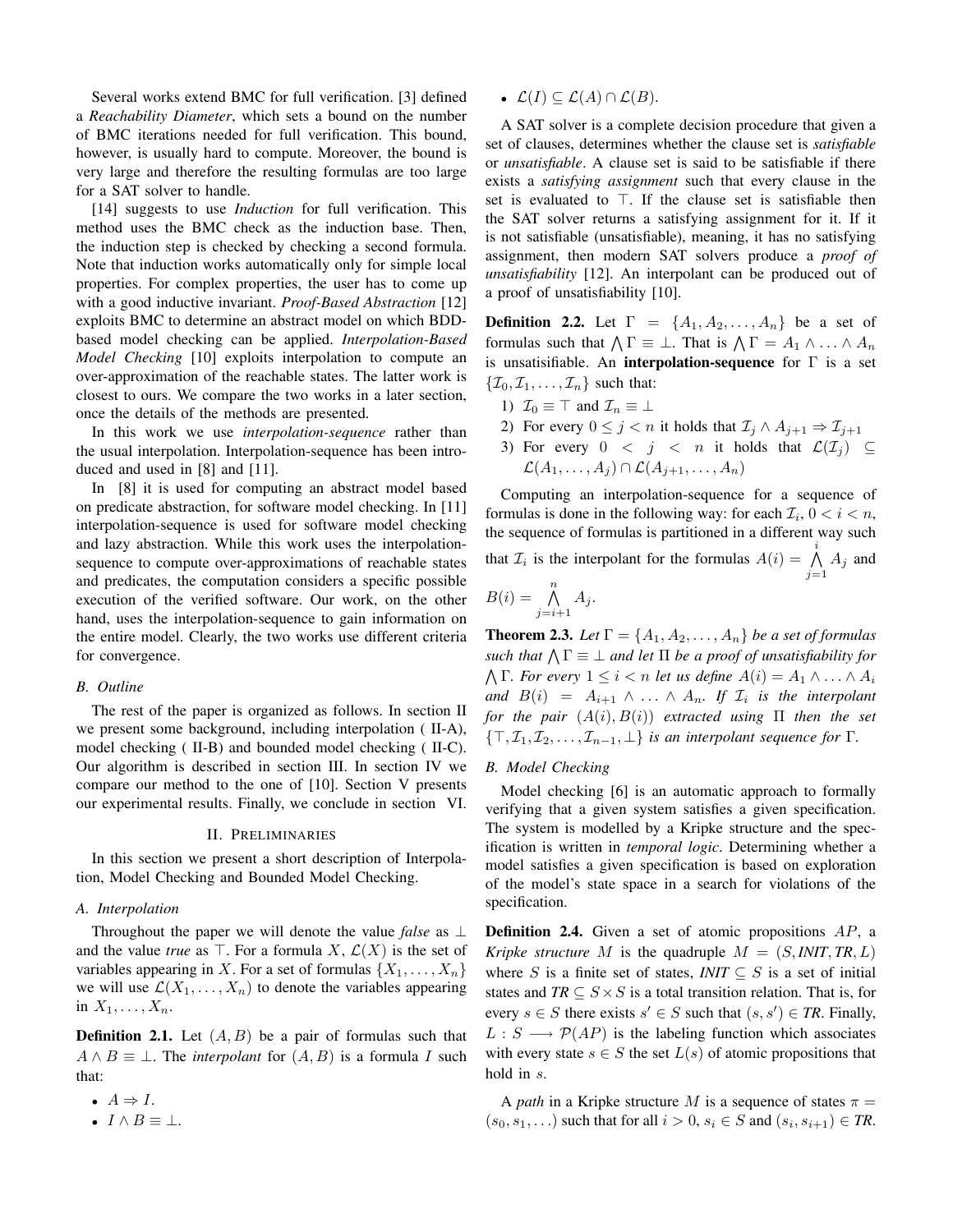The length of a path is denoted by  $|\pi|$ . If  $\pi$  is infinite then  $|\pi| = \infty$ . If  $\pi = (s_0, s_1, \ldots, s_n)$  then  $|\pi| = n$ . A path is an *initial path* when  $s_0 \text{ } \in$  *INIT*.

A formula in *Linear Temporal Logic* (LTL) [13] is of the form  $\mathbf{A}f$  where f is a path formula. A model M satisfies an LTL property  $Af$  if all paths in M satisfy f. If there exists a path not satisfying  $f$ , this path is defined to be a *counterexample*.

We consider a subset of LTL properties called *safety* properties since Liveness checking can be achieved by the method presented in [2]. In addition, only safety properties of the form  $AGq$  are considered where q is a propositional formula. This does not restrict the applicability of our results, since safety properties can be verified using *invariance checking* [9].

Given a property  $AGq$ , the model checking problem can then be described as exploring the state space of a model  $M$ while checking that  $q$  holds for all states.

Let M be a model, *Reach* be the set of reachable states and let  $f = AGq$  be a property. If for every  $s \in *Reach*, L(s) \models q$ then the property holds in  $M$ . On the other hand, if there exist a state  $s \in$  *Reach* such that  $L(s) \models \neg q$  then there exists an initial path  $\pi = s_0, s_1, \ldots, s_n$  such that  $s_n = s$ . The path  $\pi$ is a counterexample for the property  $f$ .

We would sometimes like to represent a Kripke structure by means of propositional formulas. In order to do so, we define the set of state variables, denoted  $V$ . Given  $V$  where  $|V| = n$ , a state  $s \in S$  is represented by a vector in the set  $\{0, 1\}^n$  and by that s is a valuation of the state variables in  $V$ . A set of states can be represented by a formula over  $V$ where the truth assignments represent the states. With abuse of notation we will refer to a formula  $\eta$  over V as a set of states and therefore use the notion  $s \in \eta$  for states represented by  $\eta$ . For some variable v, v' is used to denote the value of  $v$  after one time unit. The set of these variables is denoted by  $V'$ . In the general case  $V^i$  is used to denote the variables in V after *i* time units (thus,  $V^0 \equiv V$ ). Let  $\eta$  be a formula over  $V^i$ , the formula  $\eta[V^i \leftarrow V^j]$  is identical to  $\eta$  except that for each variable  $v \in V$ ,  $v^i$  is replaced with  $v^j$ .

#### *C. Bounded Model Checking*

Bounded model checking (BMC) [4] is an iterative process for checking properties up to a given bound. Let M be a Kripke structure and  $f = AGq$  be the property to be verified. Given a bound  $k$ , BMC either finds a counterexample of length  $k$  or less for  $f$  in  $M$ , or concludes that there is no such counterexample. In order to search for a counterexample of length  $k$  the following propositional formula is built:

**Formula 1.** 
$$
\varphi_M^k(f) = INT(V^0) \wedge TR(V^0, V^1) \wedge TR(V^1, V^2) \wedge
$$
  
  $\ldots \wedge TR(V^{k-1}, V^k) \wedge (\neg q(V^k))$ 

 $\varphi_M^k(f)$  is then passed to a SAT solver which searches for a satisfying assignment. If there exists a satisfying assignment for  $\varphi_M^k(f)$  then the property is violated, since there exists a path of length  $k$  violating the property. In order to conclude that there is no counterexample of length  $k$  or less, BMC

#### 1: function  $BMC(M,f,k)$

```
2: i := 03: while i \leq k do
4: build \varphi_M^i(f)5: result = SAT(\varphi_M^i(f))6: if result = true then
7: return cex // returning the counterexample
8: else
9: i = i + 110: end if
11: end while
12: return No cex for bound k13: end function
```

```
Fig. 1: Bounded model checking
```
iterates all lengths from 0 up to a given threshold bound  $k$ . At each iteration a SAT procedure is invoked.

When  $M$  and  $f$  are obvious from the context we omit them from the formula  $\varphi_M^k(f)$  denoting it as  $\varphi^k$ . The BMC algorithm is described in Fig 1.

The main drawback of this approach is the fact that it is not complete. It can only guarantee that there is no counterexample of size smaller or equal to  $k$ . It cannot guarantee that there is no counterexample of size greater than k.

## III. A NOVEL SAT-BASED MODEL CHECKING APPROACH

In this section we present our novel SAT-based algorithm for unbounded model checking (UMC). The proposed algorithm explores the state space of the model by means of an overapproximation using BMC and interpolation-sequence. The innovation lies in the way BMC is combined with interpolationsequence to extract the needed information.

From this point and on, we will use  $M$  to denote the Kripke structure representing the model and  $f = AGq$  for a propositional formula  $q$ , as the property to be verified.

In order to better understand our work and the motivation behind it, we will first review some basic concepts of SMC.

## *A. Revisiting Symbolic Reachability Analysis*

SMC performs *forward reachability analysis* by computing sets of reachable states  $S_i$  where j is the number of transitions needed to reach a state in  $S_i$  when starting from the initial states. Further, for every  $j \geq 1$ ,  $S_j \wedge TR(V, V') \equiv S_{j+1}$ . Once  $S_j$  is computed, if it contains states violating q, a counterexample of length  $i$  is found and returned. Otherwise, if  $S_j \subseteq \bigcup^{j-1}$  $\bigcup_{i=1}$   $S_i$  then a *fixpoint* has been reached, meaning that all reachable states have been found already. If none violates the property then the algorithm concludes that  $M \models f$ .

The method presented in this section demonstrates how over-approximated sets, similar to  $S_i$  in their characteristics, can be extracted from BMC using an interpolation-sequence generated after each iteration of the BMC loop. These sets will be used to gain knowledge about the reachable states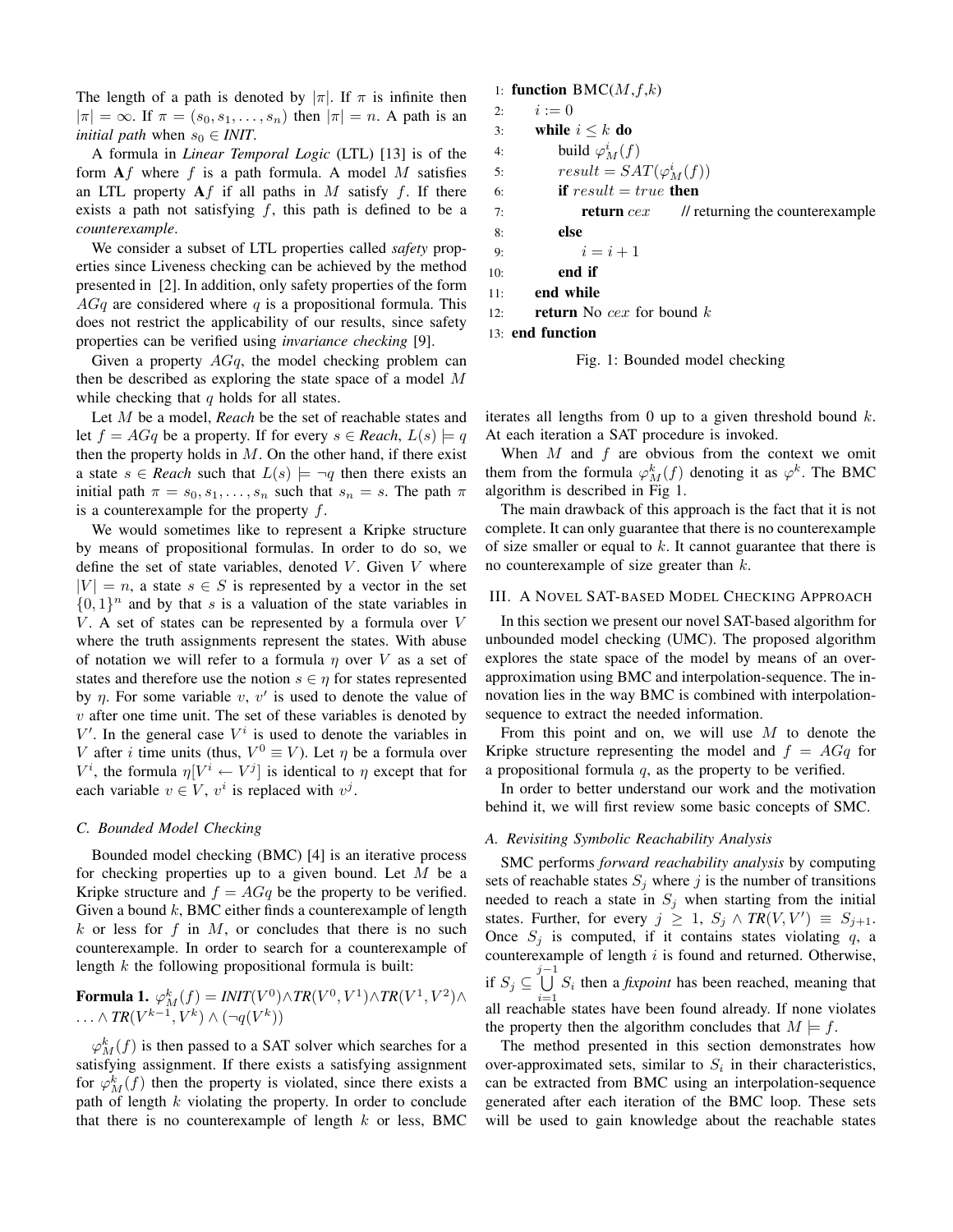even though the sets are actually an over-approximation of the reachable states. Informally, we will use the notion of *fixpoint* when we can conclude that all *reachable* states in the model have been visited. Note that, the interpolation-sequence exists for a bound  $N$  only when there is no counterexample of length N. In case a counterexample exists, BMC returns a counterexample and the interpolation-sequence is not needed.

## *B. Interpolation-Sequence Based Model Checking*

**Definition 3.1.** A *BMC-partitioning* for  $\varphi^N$  is the set  $\Gamma =$  $\{A_1, A_2, \ldots, A_{N+1}\}\$  of formulas such that  $A_1 = \text{INIT}(V^0) \land$  $TR(V^0, V^1)$ , for every  $2 \le i \le N$   $A_i = TR(V^{i-1}, V^i)$  and  $A_{N+1} = \neg q(V^N)$ . Note that  $\varphi^N = \bigwedge^{k+1}$  $\bigwedge_{i=1} A_i \ (= \bigwedge \Gamma).$ 

For a bound N, consider a BMC formula  $\varphi^N$  and its BMCpartitioning Γ. In case  $\varphi^N$  is unsatisfiable, its interpolationsequence is denoted by  $\overline{I}^N = (I_0^N, I_1^N, \dots, I_{N+1}^N)$ . Note that the BMC-partitioning for  $\varphi^N$  contains  $N+1$  elements and therefore the interpolation-sequence contains  $N + 2$  elements where the first element and the last one are always  $\top$  and  $\bot$ , respectively.

Next, we intuitively explain our method. Consider the formula  $\varphi^1$  and its BMC-partitioning:  $A_1, A_2$ . In case that this formula is unsatisfiable there exists an interpolation-sequence of the form  $\bar{I}^1 = (I_0^1 = \top, I_1^1, I_2^1 = \bot)$ . By Definition 2.2,  $S_1 \subseteq I_1^1$  since  $\top \wedge A_1 \Rightarrow I_1^1$ . Also,  $I_1^1 \wedge \neg q(V^1)$  is unsatisfiable, since  $I_1^1 \wedge A_2 \Rightarrow \perp$ . Therefore,  $I_1^1 \models q$ . In the next BMC iteration, consider  $\varphi^2$  and its BMC-partitioning  $A_1, A_2, A_3$ . In case that  $\varphi^2$  is unsatisfiable, we get  $\bar{I}^2 = (\top, I_1^2, I_2^2, \bot)$ . Here too,  $S_1 \subseteq I_1^2$  and the states reachable from it in one transition are a subset of  $I_2^2$  since  $I_1^2 \wedge A_2 \Rightarrow I_2^2$ . Also,  $S_2 \subseteq I_2^2$  and  $I_2^2 \models q$ . Let us define the sets  $I_1 = I_1^1 \wedge I_1^2$  and  $I_2 = I_2^2$ . These sets have the following properties,  $S_1 \subseteq I_1$ ,  $S_2 \subseteq I_2$ ,  $I_1 \models q$  and  $I_2 \models q$ . Moreover,  $I_1[V^1 \leftarrow V] \wedge TR(V, V') \Rightarrow I_2[V^2 \leftarrow V']$ .

In the general case if  $\varphi^N$  is unsatisfiable then for every  $1 \leq j \leq N$ ,  $S_j \subseteq I_j^N$ . If we now define  $I_j = \bigwedge^N$  $k = j$  $I_j^k$  then for every  $1 \leq j \leq N$  we get:

- $I_j \models q$  since  $I_j^j \models q$ .
- $I_j \wedge TR(V, V')$  ⇒  $I_{j+1}$  since  $I_j^k \wedge TR(V^j, V^{j+1})$  ⇒  $I_{j+1}^k$  for every  $1 \le k \le N$
- $S_j \subseteq I_j$  since  $S_j \subseteq I_j^k$  for every  $1 \leq k \leq N$ .

As a result, the sets  $I_1, I_2, \ldots, I_N$  can be used to determine if  $M \models f$ . Intuitively, the sets  $I_i$  are similar to the sets  $S_i$ computed by SMC except that they are over-approximations of  $S_i$ . Therefore, these sets can be used to imitate the forward reachability analysis of the model's state-space by means of an over-approximation. This is being done in the following manner. BMC runs as usual with one extension. After checking bound  $N$ , if a counterexample is found, the algorithm terminates. Otherwise, the interpolation-sequence  $\bar{I}^N$  is extracted and the sets  $I_j$  for  $1 \le j \le N$  are updated. If  $I_j \Rightarrow \bigvee^{j-1}$  $\bigvee_{i=1} I_i$ for some  $1 \leq j \leq N$ , then we conclude that a fixpoint has 1: function UPDATEREACHABLE( $\bar{I}$ , $\bar{I}^k$ )

2:  $j = 1$ 3: while  $(j < k)$  do 4:  $I_j = I_j \wedge I_j^k$ 5:  $\bar{I}[j] = I_j$ 6:  $j = j + 1$ 7: end while 8:  $\bar{I}[k] = I_k^k$ 9: end function



been reached and all reachable states have been visited. Thus,  $M \models f$ . If no fixpoint is found, the bound N is increased and the computation is repeated for  $N + 1$ .

Informally, the following facts are needed in order to guarantee the correctness of the algorithm described above for checking  $M \models f$ . For every  $1 \le j \le N$  we need:

1)  $I_j$  should satisfy q.

2) 
$$
I_j \wedge \text{TR}(V, V') \Rightarrow I_{j+1}
$$
 for  $j \neq N$ .

$$
3) S_j \subseteq I_j.
$$

 $k = j$ 

This means that the algorithm cannot be implemented using  $\bar{I}^N$  alone. This is because  $\bar{I}^N$  does not satisfy condition (1): while  $I_N^N \models q$ ,  $I_j^N$  for  $j \neq N$ , does not necessarily satisfy q. This can be remedied by conjuncting each  $I_j^N$  with  $I_j^j$ . However, now condition (2) no longer holds. Taking  $I_j =$  $\bigwedge^N$  $I_j^k$  results in set with all three properties.

**Definition 3.2.** If no counterexample of length  $N$  or less exists in M, then  $I_j = \bigwedge^N$  $k = j$  $I_j^k[V^j \leftarrow V]$  where  $I_j^k$  is the j-th element in the interpolation-sequence extracted for the BMCpartitioning of  $\varphi^k$ . The *reachability vector* is defined to be  $\bar{I} = (I_1, I_2, \ldots, I_N).$ 

The algorithms for updating the reachablility vector and checking for a fixpoint are described in Fig 2 and Fig 3, respectively. The complete model checking algorithm using the method described above is given in Fig 4.

It is important to note that a call to UPDATEREACHABIL-ITY changes the reachability vector. Therefore, the function FIXPOINTREACHED searches for a fixpoint at any point in  $I$ . Moreover, it is not sufficient to check for inclusion of only the last element of  $\overline{I}$ . Indeed, if for any  $j \le N$ ,  $I_j \Rightarrow \bigvee^{j-1} I_i$ then all reachable states have been found already. However, the implication  $I_N \Rightarrow \bigvee^{N-1} I_i$  might not hold due to additional *unreachable* states in  $I_N^{i=1}$ . This is because for all  $1 \le j \le N$ ,  $I_{j+1}$  is an approximation of the sets reachable from  $I_j$  and not the exact image  $(I_j \wedge \text{TR}(V, V') \Rightarrow I_{j+1}[V \leftarrow V']$  rather than  $I_j \wedge \textit{TR}(V, V') \equiv I_{j+1}[V \leftarrow V']$ ).

The following lemmas and definition formalize the above and prove the correctness of the algorithm.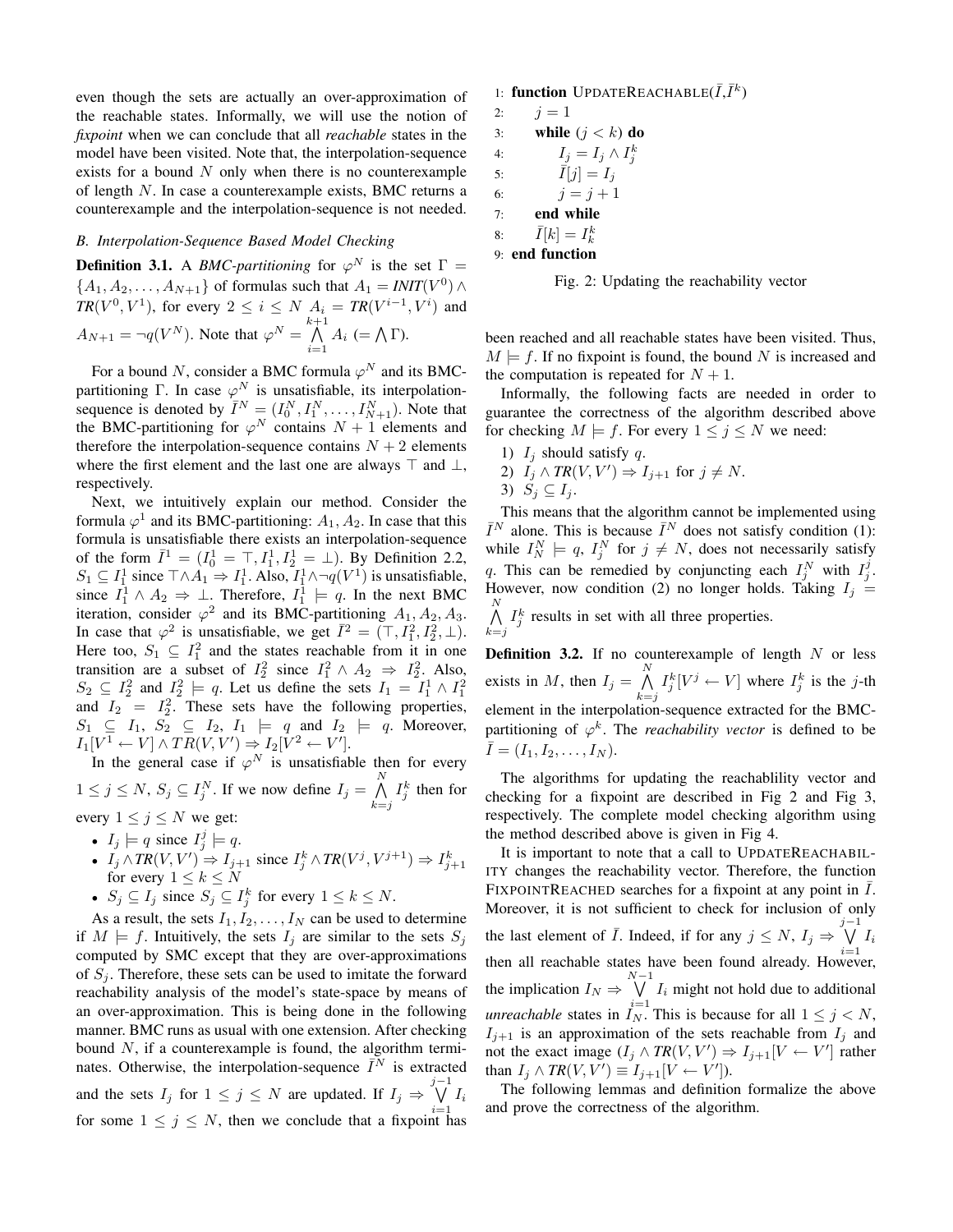\n- 1: **function** 
$$
FixPOINTREACHED(\overline{I})
$$
\n- 2:  $j = 2$
\n- 3: **while**  $(j \leq \overline{I}.length)$  **do**
\n- 4:  $R = \bigvee_{j=1}^{r-1} I_k$
\n- 5:  $\phi = I_j \land \neg R \text{ //} \text{Negation of } I_j \Rightarrow R$
\n- 6: **if**  $(SAT(\phi) == false)$  **then return** true
\n- 7: **end if**
\n- 8:  $j = j + 1$
\n- 9: **end while**
\n- 10: **return** false
\n- 11: **end function**
\n

Fig. 3: Checking if a fixpoint has been reached

Lemma 3.3. *If* M *does not have a counterexample of length N*, then  $S_j \subseteq I_j^N$  for every  $1 \leq j \leq N$  and  $I_N^N \models q$ .

*Proof:* M does not have a counterexample of length N. Therefore, the formula  $\varphi^N$  is unsatisfiable. Let  $\bar{I}^N$  be the interpolation-sequence for the BMC-partitioning of  $\varphi^N$ . By Definition 2.2, for  $j = 1$ ,  $\top \wedge INT(V^0) \wedge TR(V^0, V^1) \Rightarrow I_1^1$ . For each  $2 \le j \le N$ ,  $I_i^N \wedge TR(V^j, V^{j+1}) \Rightarrow I_{j+1}^N$ . Hence,  $S_j \subseteq I_j^N$ . Definition 2.2 also state that  $I_N^N \wedge \neg q(V^N) \Rightarrow \bot$ and therefore  $I_N^N \models q$ .

Lemma 3.4. *If* M *does not have a counterexample of length N*, then  $S_j \subseteq I_j$  and  $I_j \models q$  for every  $1 \leq j \leq N$ .

*Proof:* For every  $j \le k \le N$  by Lemma 3.3  $S_j \subseteq I_j^k$  and  $I_j^i \models q$ . Since  $I_j$  is the conjunction of  $I_j^k$  for every  $j \leq k \leq N$ ,  $\check{S}_i \subseteq I_i$  and  $I_i \models q$ .

**Lemma 3.5.** Let  $\bar{I} = (I_1, I_2, \ldots, I_N)$  be the reachability vec*tor. For every*  $1 \leq j \leq N$ ,  $I_j \wedge \text{TR}(V, V') \Rightarrow I_{j+1}[V \leftarrow V']$ .

*Proof:* By Definition 3.2,  $I_j = \bigwedge^N I_j^k [V^j \leftarrow V]$ . Def $k = j$ inition 2.2 implies that for every  $j \leq k \leq N$ ,  $I_{j-1}^k \wedge I_{j-1}^k$  $TR(V^{j-1}, V^j) \Rightarrow I^k_j$  we get  $I_j \wedge TR(V, V') \Rightarrow I_{j+1}[V \stackrel{\sim}{\leftarrow} V']$ .

Theorem 3.6. *Assume there is no path of length* N *or less violating* f *in* M. If there exist  $1 < j \leq N$  such that  $I_j \Rightarrow$  $\bigvee_{j=1}^{j-1} I_i$ , then  $M \models f$ .  $i=1$ 

*Proof:* By assumption, there is no path in M of length N or less that violates f. We now show that given  $I_i \Rightarrow$  $j-1$ <br>  $\bigvee I_i$  we can conclude that there is no path of any length  $i=1$ violating f. Let  $R = \bigvee^{j-1} I_i$ . By assumption,  $I_j \Rightarrow R$  and by Lemma 3.5, for every  $1 \le i < j$ ,  $I_i \wedge \text{TR}(V^i, V^{i+1}) \Rightarrow I_{i+1}$ . Thus,  $R(V) \wedge TR(V, V') \Rightarrow R(V')$  (1). Moreover, for every

 $1 \leq i \leq j$  the formula  $I_i \wedge \neg q$  is unsatisfiable (since  $I_i \models q$ by Lemma 3.4). Hence,  $R \wedge \neg q$  is unsatisfiable (2).

By induction we can show that all reachable states are in

#### 1: function  $\text{ISB}(M, f)$

2:  $k := 0$ 3:  $result = BMC(M, f, 0)$ 4: if  $(result == cex)$  then 5: return cex 6: end if 7:  $\bar{I} = \varnothing$  // the reachability vector 8: while (true) do 9:  $k = k + 1$ 10:  $result = BMC(M, f, k)$ 11: **if**  $(result == cex)$  **then** 12: return cex 13: end if 14:  $\bar{I}^k = (\top, I_1^k, \dots, I_i^k, \bot)$ 15: **UPDATEREACHABLE** $(\bar{I}, \bar{I}^k)$ 16: **if** (FIXPOINTREACHED( $\overline{I}$ ) == true) **then** 17: **return** true 18: end if 19: end while 20: end function

Fig. 4: ISB Algorithm

 $R^* = R \vee \textit{INIT}$ . The base case handles an initial state. This holds trivially by the definition of  $R^*$ . Now let us assume it holds for all states reachable in  $k$  steps. It should be proved for states reachable in  $k+1$  steps. Let  $s_{k+1}$  be a set reachable in  $k + 1$  steps from an initial state. Let  $\pi = s_0, s_1, \ldots, s_k, s_{k+1}$ be an initial path to  $s_{k+1}$ . By the induction hypothesis  $s_k \in$  $R^*$ . From (1) we know that  $R[V \leftarrow V^k] \wedge TR(V^k, V^{k+1}) \Rightarrow$  $R[V \leftarrow V^{k+1}]$ . Therefore,  $s_{k+1} \in R^*$ .

By assumption,  $INT \models q$  since there is no path of length N or less violating f. By that and (2),  $R^* \models q$ . Thus, the set of reachable states satisfy q which implies that  $M \models f$ .

**Lemma 3.7.** Suppose  $M \models f$  then there exists a bound N *such that*  $\overline{I} = \{I_1, I_2, \ldots, I_N\}$  *and there exists an index* 1 <  $j < N$  such that  $I_j \Rightarrow \bigvee^{j-1}$  $\bigvee_{i=1}$   $I_i$ .

*Proof:* The set of states S is finite. Let us define  $N =$  $j = |S| + 1$ .  $M \models f$  hence for every  $0 \le k \le N$ ,  $\varphi^k$  is unsatisfiable. Thus, the interpolation-sequence  $\bar{I}^k$  exists for every  $0 \leq k \leq N$  and by that the reachability vector  $\overline{I} =$  $\{I_1, I_2, \ldots, I_N\}$  exists. Since  $|S| < \infty$  we get  $I_j \Rightarrow \bigvee^j I_i$ .  $i=1$ 

**Theorem 3.8.** *There exists a path*  $\pi$  *of length* N *such that*  $\pi$ *violates* f *if and only if ISB terminates and returns* cex*.*

*Proof:* Assume that the minimal violating path is of length N. For  $N - 1$  there is no path in M violating f. By Theorem 3.6 we get that for every j such that  $1 \leq j \leq N$ ,  $I_j \Rightarrow \bigvee^{j-1}$  $\bigvee_{i=1} I_i$  does not hold. Therefore, the algorithm cannot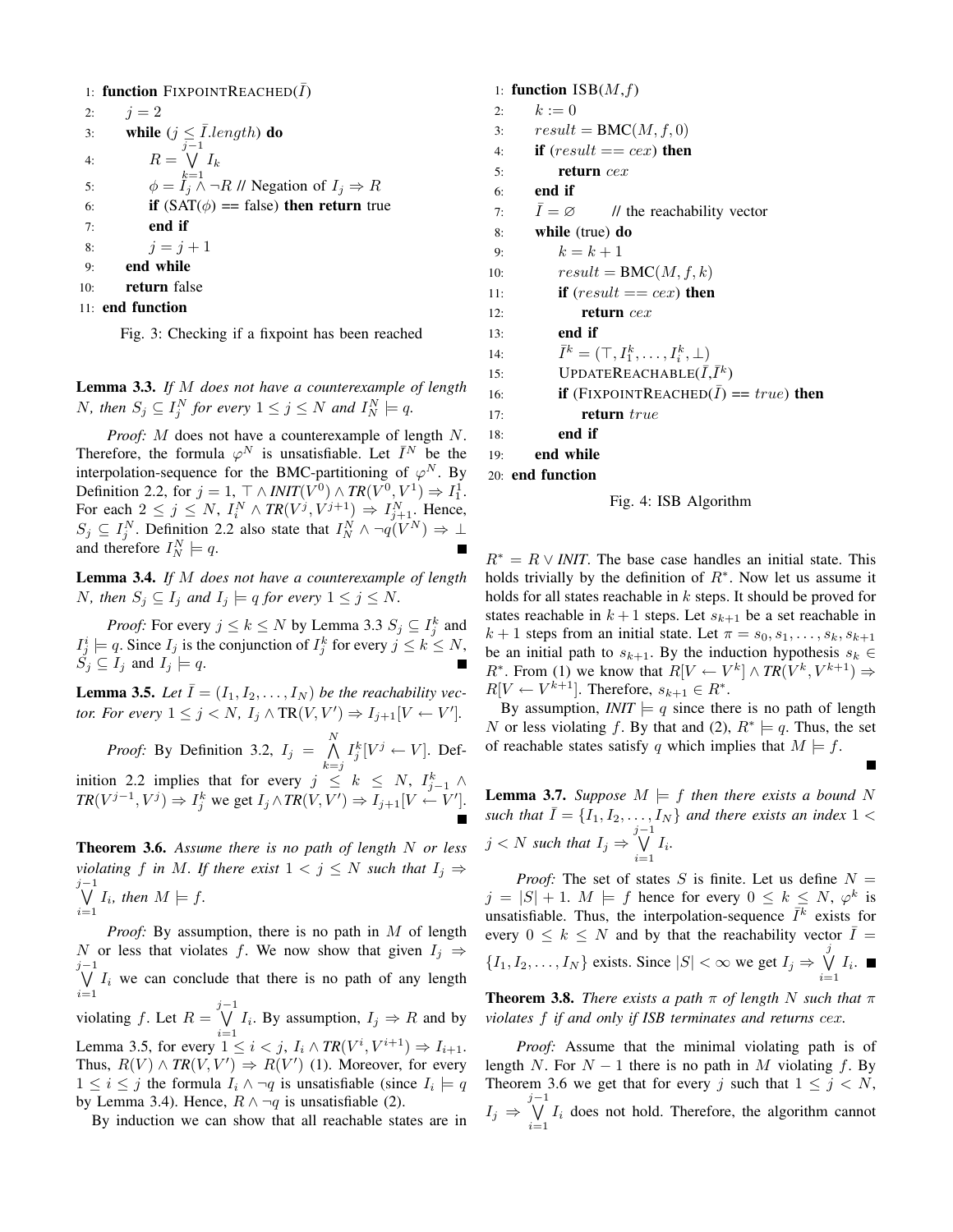terminate by returning  $true$  in the first  $N-1$  iterations. When the algorithm reaches the N-th iteration,  $BMC(M, f, N)$  will return a counterexample and the algorithm terminates. The other direction is immediate.

## **Theorem 3.9.** For every model M and a property  $f = AGq$ *there exists* N *such that ISB terminates.*

*Proof:* If  $M \models f$  it follows by Theorem 3.6 and Lemma 3.7 that the algorithm terminates and returns true. If there is a path in M that violates f, it follows by Theorem 3.8 that the algorithm terminates and returns cex.

## IV. COMPARING INTERPOLATION-SEQUENCE BASED MC TO INTERPOLATION BASED MC

In the previous section we presented a new method for model checking, the Interpolation-Sequence Based MC (*ISB*) which combines BMC and interpolation-sequence. The closest work to this one is the Interpolation Based MC (IB) described in [10]. Thus, a comparison between the two works is imperative. Other SAT-based methods for full verification have been surveyed in the related work section. Moreover, the work presented in [1] shows a clear advantage to IB over other known methods for verification. We first describe IB, then, we compare the two methods.

The following definition will help us to better describe the differences between the two methods. Recall that the verified property is of the form  $f = AGq$ .

**Definition 4.1.** For every  $1 \leq j \leq N$ , let  $S_j$  be the set of states reachable in  $j$  steps from the initial states. For a set of states T, if  $S_j \subseteq T$  and there is no path of length  $(N - j)$  or less violating q, starting from a state  $s \in T$ , then T is said to be  $S_j$ -*approximation* w.r.t N. It is denoted by  $S_j \preceq_N T$ .

#### *A. Interpolation Based Model Checking (IB)*

In [10] McMillan presents a SAT-based model checking algorithm for full verification by combining BMC and Craig's Interpolation [7]. The interpolant is used to compute an overapproximation of the set of reachable states. The algorithm concludes that the property holds and no counterexample exists when a fixpoint is reached during the computation of reachable states and none of the computed states violate the property.

The formula  $\varphi^k$  is used in BMC to represent a counterexample of length exactly  $k$ . This formula can be modified to represent a counterexample of length l for  $1 \leq l \leq k$ . We denote this formula by  $\varphi^{1,k}$ . Consider the following partitioning for  $\varphi^{1,k}$ :

• 
$$
A = \text{INIT}(V^0) \land \text{TR}(V^0, V^1)
$$
  
\n• 
$$
B = \bigwedge_{i=1}^{k-1} \text{TR}(V^i, V^{i+1}) \land (\bigvee_{j=1}^k \neg q(V^j)).
$$

Clearly  $\varphi^{1,k} \equiv A \wedge B$ . Assume that  $\varphi^{1,k}$  is unsatisfiable. By the interpolation theorem [7], there exists an interpolant  $J_1^k$  that follows Definition 2.1:

•  $J_1^k$  is over the variables of  $\mathcal{L}(A) \cap \mathcal{L}(B)$ , namely,  $V^1$ .

• 
$$
A \Longrightarrow J_1^k
$$
. By that,  $S_1 \subseteq J_1^k$ .

function CHECKREACHABLE $(M, f, k)$  $R = M \cdot INT$  // Initialize R - initial states of M if  $(BMC(M, f, 1, k) == cex)$  then return cex end if  $M'=M$ repeat  $A = J(V^{0}) \wedge TR(V^{0}, V^{1})$  $B = TR(V^1, V^2) \wedge ... \wedge TR(V^{k-1}, V^k) \wedge ...$  $\bigvee^{j=k}$  $j=1$  $\neg q(V^j)$  $J = SAT.getInterpolant(A, B)$ if  $J \subseteq R$  then return fixpoint end if  $R = R \cup J$  $M'.\textit{INIT} = J$ until  $(BMC(M', f, 1, k) == cex)$ return abort

## end function

Fig. 5: Calculating the reachable states using a specific bound

•  $J_1^k(V_1) \wedge B$  is unsatisfiable. This means that for every  $0 \leq i \leq k - 1$ , there is no path of length  $k - 1$  or less starting from  $J_1^k$  and violating q.

By the above we get that  $S_1 \preceq_k J_1^k$ . This procedure is iterated by replacing the initial states in  $M$  with the computed interpolant  $J_1^k$ . BMC is reinvoked with the same parameters for the modified model  $M' = (S, J_1^k[V^1 \leftarrow V], TR, L)$ . A new interpolant  $J_2^k$  is then extracted.  $J_2^k$  satisfies  $S_2 \preceq_{k+1} J_2^k$ . It is important to notice that  $J_1^k$  now satisfies  $S_1 \preceq_{k+1} J_1^k$ since the BMC run on  $M'$  could not find a counterexample of length k starting from a state in  $J_1^k$ . In the general case we replace *INIT* with  $J_i^k$  and get  $J_{i+1}^k$ . For a given bound k, the computation of over-approximated reachable states appears in Fig 5. Note that after  $L$  iterations of the main loop in CHECKREACHABLE we get  $L$  interpolants and for every  $1 \leq i \leq L$ ,  $S_i \preceq_{k+L} J_i^k$ . If at any point, a counterexample is found on a modified model, CHECKREACHABLE is reinvoked with  $k + 1$ . Recall that the counterexample has been obtained on an over-approximated set of states and therefore might not represent a real counterexample in the original model. In case that a real counterexample exists, it will be found during the BMC check on the original model  $M$ . A complete description of the algorithms for this method appears in [10].

#### *B. Comparing ISB to IB*

The sets of reachable states computed by each method are over-approximated and are different in their characteristics. Therefore, determining which one converges faster is not applicable. A few technical differences exist for ISB and IB. First, the formulas used for the interpolants extraction are different. For a given bound N, ISB uses the formula  $\varphi^N$  while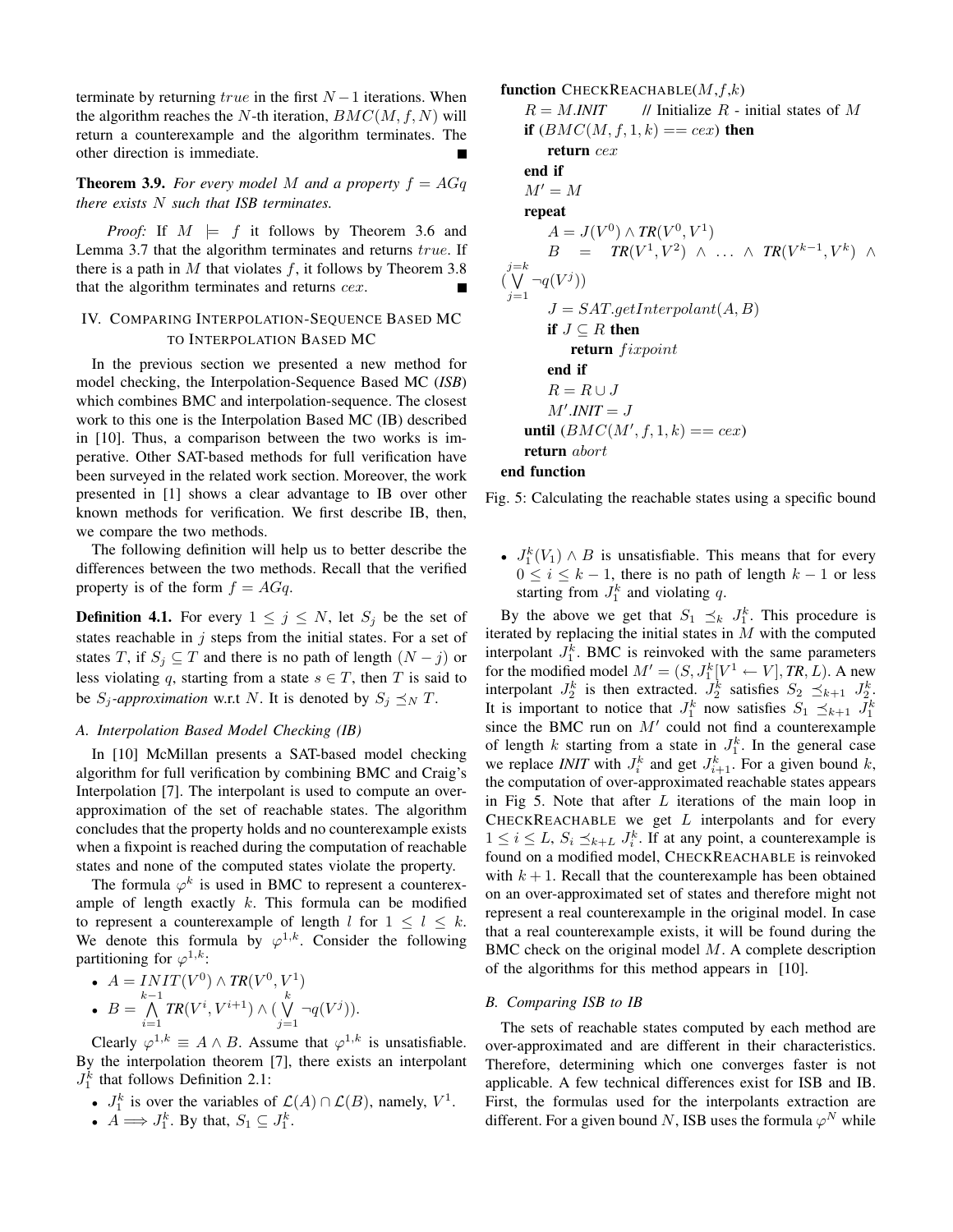| SMC.                                 | <b>ISB</b>                               | ΙB                                                    |
|--------------------------------------|------------------------------------------|-------------------------------------------------------|
| $\{S_1, S_2, \ldots, S_N\}$          | $\{I_1, I_2, \ldots, I_N\}$              | $\{J_1^1, J_2^1, \ldots, J_N^1\}$                     |
|                                      | $S_i \prec_N I_i$                        | $S_i \preceq_N J_i^1$                                 |
|                                      | After checking bounds 1 to $N$           | $N$ iterations at bound 1                             |
|                                      |                                          | if possible                                           |
| $\{S_1,\ldots,S_L,\ldots,S_{N+L}\}\$ | $\{I_1, \ldots, I_L, \ldots, I_{N+L}\}\$ | $\{J_1^N, J_2^N, \ldots, J_L^N\}$                     |
|                                      | $S_i \preceq_{N+L} I_i$                  | $S_i \preceq_{N+L} \bar{J}_i^N$ , $(1 \leq i \leq L)$ |
|                                      | After checking bounds 1 to $N + L$       | $L$ iterations at bound $N$                           |
|                                      |                                          | if possible                                           |

TABLE I: The correlation between the interpolants computed by ISB and IB to the sets computed using SMC

IB uses  $\varphi^{1,N}$ . Second, the way the interpolants are computed is different. While ISB computes the sets  $I_i$  incrementally and refines them after each iteration of BMC as part of the BMC loop, IB recomputes the sets whenever the bound is increased regardless of previous runs using a different BMC call for each iterpolant. ISB can be viewed as an addition to BMC's loop. The addition is the extraction of an interpolationsequence at each iteration and the check for a fixpoint. Indeed, after  $N$  iterations of the BMC loop in ISB, there are  $N$  sets of reachable states  $I_1, \ldots, I_N$  and  $S_j \preceq_N I_j$ . On the other hand, IB consists of two nested loops. The outer loop iterates through the bounds while the inner loop calculates the sets of reachable states. If the outer loop is at a higher bound,  $N > 1$  and the inner loop performs L iterations then there are L sets of states  $J_1^N, \ldots, J_L^N$  such that each has the property  $S_i \preceq_{N+L} J_i^N$   $(1 \leq i \leq L)$ . Table I summarizes the above.

Having said that, clearly IB can compute, at a given bound, as many sets as needed as long as no counterexample is found (not necessarily a real counterexample). On the other hand, for a bound  $N$ , ISB can only compute  $N$  sets but it does not require recurrent BMC calls for each bound (only one is needed). By that, we can conclude that in cases IB can compute all the needed sets at a low bound it performs better than ISB. However, for examples where the needed sets can only be computed using higher bounds, ISB has the advantage. This fact is reflected in the results.

As was mentioned before, when a counterexample exists the over-approximated sets of reachable states are not needed. For properties that can be falsified there exists a minimal bound N such that for this bound there exists a path that violates the property. Both algorithms have to hit that bound in order to find the counterexample. Here, ISB has a clear advantage over IB. After each BMC run on the original model, IB executes BMC runs on modified models. This means that there are at least two BMC runs for each bound from 1 to  $N - 1$ . Clearly, the second BMC run is more demanding than the inclusion check performed by ISB. In all our experiments, these kind of properties always favored ISB.

#### V. EXPERIMENTAL RESULTS

The proposed algorithm has been checked on various models taken from two of Intel's future CPU designs. The characteristics of the checked models appear in Table II. The 136 properties chosen for the experiments were all real safety properties used to verify the correctness of the designs. The



Fig. 6: Runtime on Intel's next micro-architecture releases



Fig. 7: Runtime of falsified properties.

cone of influence for the properties contains thousands of state variables and tens of thousands of gates and signals. The properties vary in that some are *true* and some are *false*. During all checks, a timeout of 10,000 seconds has been set. If after the given timeout the property cannot be verified nor falsified, the process terminates. If the process terminates with no conclusive answer (*Verified* or *Falsified*), it reports that the result is *Bounded* with the highest bound at which the property is known to be non-violated. Both algorithms were implemented within Intel's verification system using a SATbased model checker using Intel's in-house SAT solver *Eureka*. Experiments were conducted on systems with a dual core Xeon 5160 processors (Core 2 micro-architecture) running



Fig. 8: Runtime of verified properties.